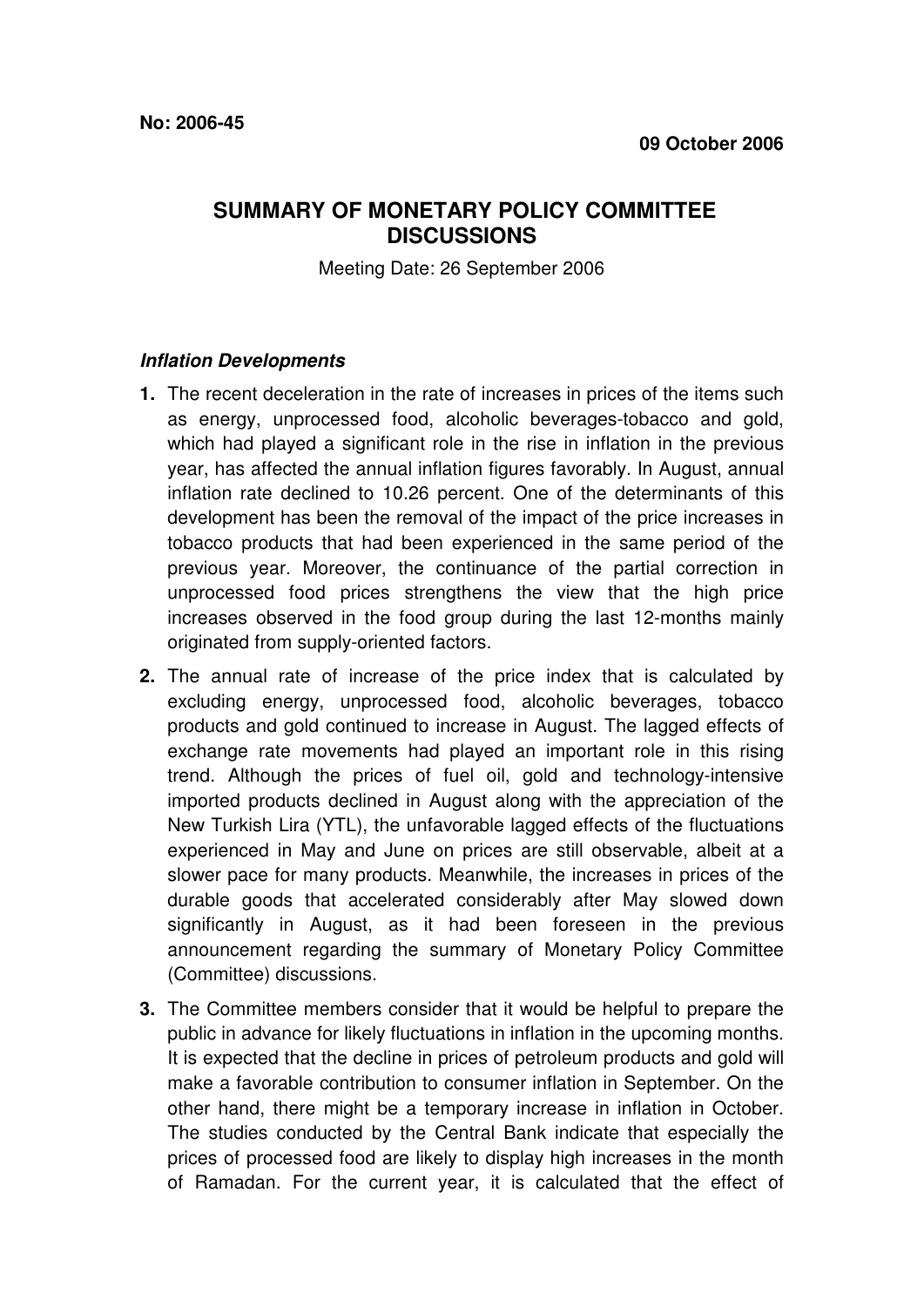Ramadan will be quite visible in October inflation. Analyzing the mentioned effect along with other seasonal factors, it is foreseen that inflation is likely to be realized high temporarily in October.

**4.** In the recent period, annual price increases in the services group declined, albeit in a limited manner. The most significant decline was observed in transportation services that were mostly affected by the developments in oil prices. Annual price increases in the rents and the restaurants and hotels group maintain their high levels by displaying a similar course to that of the previous year. The annual price increases in these groups are expected to lose pace in the upcoming period along with the slow down in domestic demand.

## **Factors Affecting Inflation**

- **5.** The recently released data related to the factors affecting inflation indicate that the partial improvement in the inflation outlook has continued. Leading indicators confirm our earlier conjecture that total demand would slow down, albeit not as significantly. The fact that the industrial production displayed a rapid increase in July, while, the amount of stock of manufactured goods, one of the Business Tendency Survey (BTS) indicators, has risen at the same time indicates that expectations regarding the demand conditions are not very strong. The decline in the capacity utilization in the manufacturing industry in July and August, as well as the ongoing slowdown in consumer credits and the contraction in demand for money further support this interpretation.
- **6.** While the upward trend in interest rates reduces the demand for credits, weakened risk appetite and contraction in excess liquidity in the market limit the credit supply. Currently available data on consumer credits and confidence indices, as well as sales of automobiles and white goods, indicate that there is a decline in demand for commodity groups, which have a high degree of pass-through from the exchange rates to the prices, such as consumer durables and for sectors that are highly susceptible to financing conditions like the housing sector. Meanwhile, the leading indicators related to the consumption do not reveal a significant slowdown in demand for semi-durable and durable goods.
- **7.** While the indicators related to the domestic demand reveal a notable slowdown, foreign demand pursues a relatively strong course. The continuance of the partial rise in productivity and sustained global economic activity underpins the rise in exports. The fact that the rise in exports supports the economic activities turns out to be a factor limiting the slowdown in total demand.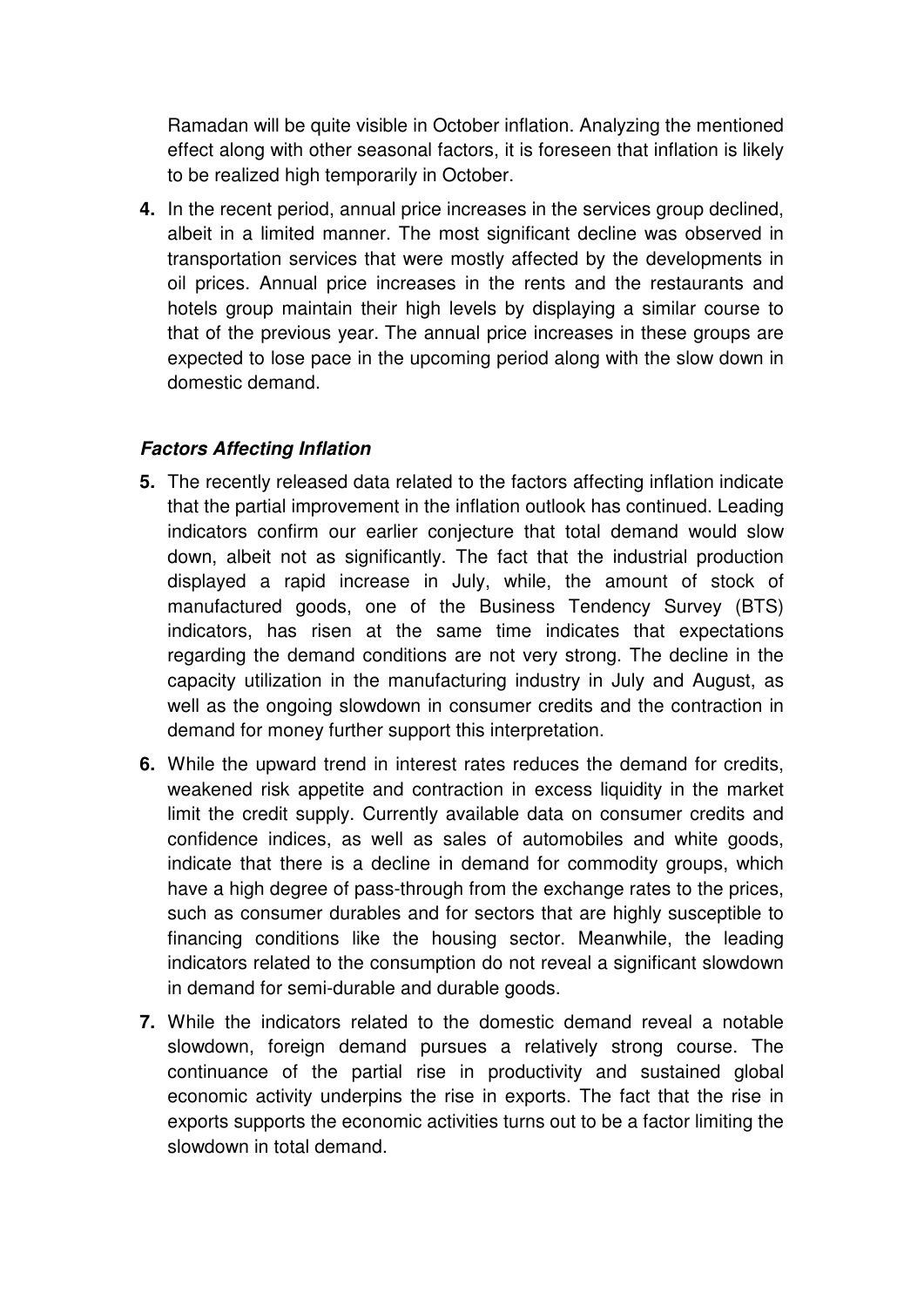- **8.** The rate of increase in investments that experienced a slowdown due to the changes in financing conditions and the upsurge in the relative prices of investments is expected to maintain this trend in the short run. As a matter of fact, deceleration is noteworthy in the increase in machineryequipment production, imports of capital goods and domestic sales of heavy commercial vehicles along with the production of the non-metallic minerals sector, providing intermediate input for the construction sector.
- **9.** Despite these developments, no serious deterioration is observed in the medium- term investment tendency. There has not been a significant decline in the next twelve month-investment expenditure tendency, one of the BTS indicators. Given that demand uncertainty is the most important factor restricting investment expenditures, the continuance of the course of the next twelve month-demand expectations, one of the BTS indicators, in favor of those that consider the capacity level inadequate compared to the expected demand over the next twelve months, indicate that firms perceive the recent environment of uncertainty as temporary and that expectations for demand in the medium term are not pessimistic. The confidence in the economy resulting from the sustained budget discipline and strong course of the long-term credit inflows and the direct capital investments are all considered to be the factors that restrain further deterioration in investment tendency.
- **10.** Rapid increase in productivity of the manufacturing industry and the resulting decline observed in unit labor costs, continued in the second quarter of the year as well. As for the third quarter, no significant change is expected in employment in this sector; however the increase in productivity is forecasted to maintain its high level despite the slight decline compared to the second quarter. In this context, productivity increases are expected to continue in the third quarter of the year as well.
- **11.** The increases in relative labor productivity mainly stems from capital deepening parallel to the strong course of investments in recent years. In this framework, the continuation of reforms for the improvement of the investment environment bears critical importance for the increase in productivity and competitiveness, thereby achieving long-term lasting gains in fighting against inflation.
- **12.** Wage increases in the overall economy stand as another significant development in terms of the medium-term tendency of total demand and unit costs. The Committee has evaluated the arrangements in civil servants' wages for the year 2007 in light of the medium-term inflation outlook and reached the conclusion that the impact of this development on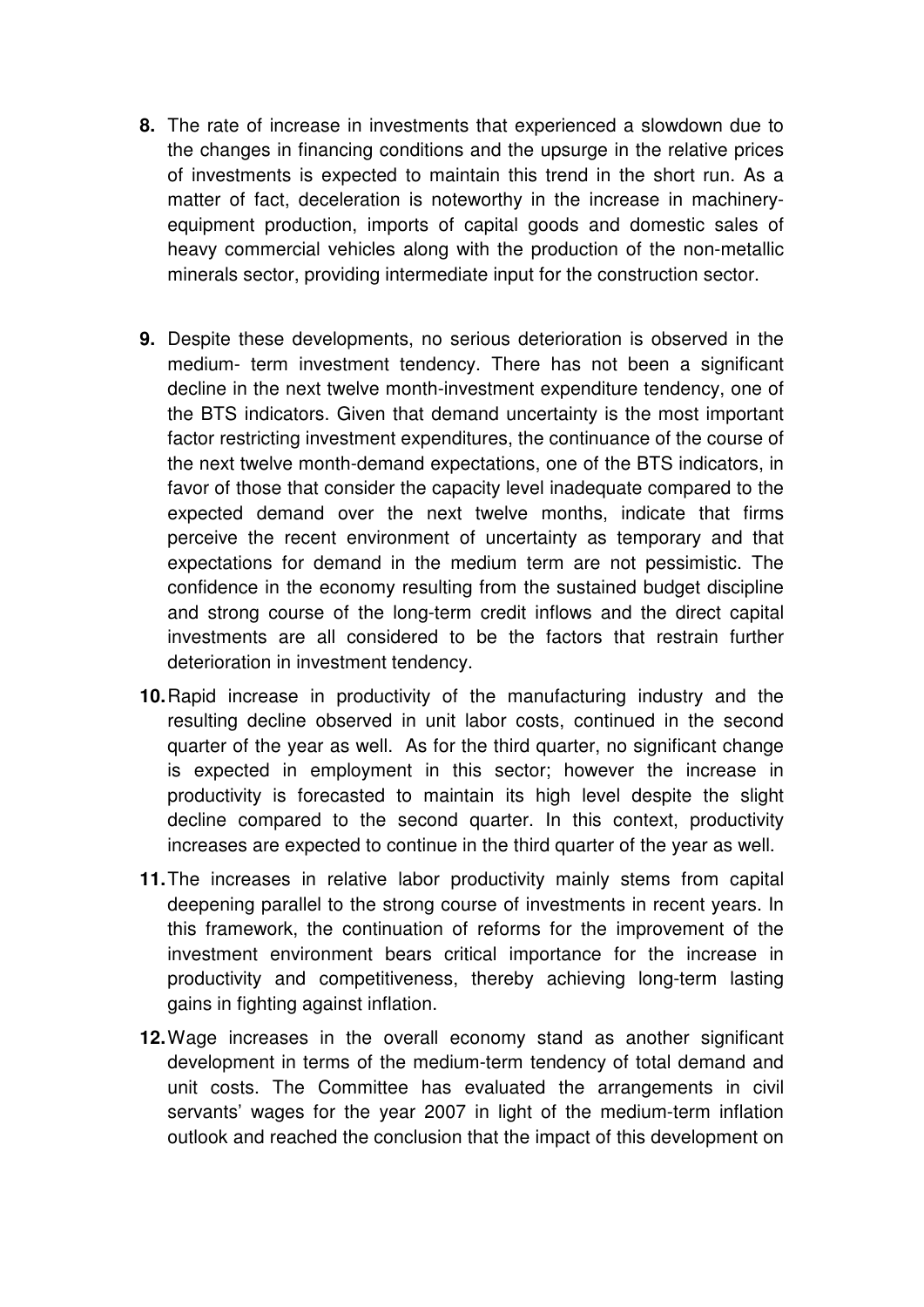inflation expectations and other wage arrangements should be monitored carefully.

- **13.** Along with this outlook regarding the labor costs, the easing of oil and other commodity prices provides positive signals for the continuation of the disinflation process as well. The possibility that the world economy may decelerate gives the impression that the rapid increases in commodity prices may stagnate. The developments in oil prices are especially significant in terms of restraining the secondary effects of energy costs, which have been increasing for a long time.
- 14. In conclusion, when the overall supply and demand indicators are evaluated together, it can be claimed that there is an improvement in the medium-term inflation outlook to some extent, owing to both the slowdown in total demand and the easing of real marginal costs.

## **Risks**

- **15.** The improvement in medium-term inflation expectations has continued in September. In general, the belief in the sustainability of the disinflation process persists. However, the fact that medium-term inflation expectations are significantly above the targets emerges as a risk factor in terms of wage and price setting. In particular, the ongoing high course of inflation expectations for the next two years is considered as a factor that should be monitored carefully.
- **16.** International liquidity conditions, which changed due to the flight to quality effect in May and June, and increased risk perception, triggered the monetary tightening process in emerging market economies. Recent analyses indicate that the risk of an unexpectedly rapid slowdown in the US economy in the medium term should not be ignored. In case such a risk materializes, the risk perception will increase in the short term and fluctuations may be observed in the financial markets. However, since the foreign demand will significantly decline in the medium term in such an environment, the monetary tightening process in developing countries may stop or even reverse.

## **Monetary Policy**

**17.** Within the context of these evaluations, the Committee decided to keep the policy rates at its current level. Despite the slightly more favorable inflation outlook, it is crucial to preserve the prudent stance in the medium term perspective since the medium-term inflation expectations have not yet reached to the levels consistent with the targets and the uncertainties regarding both commodity prices and international liquidity conditions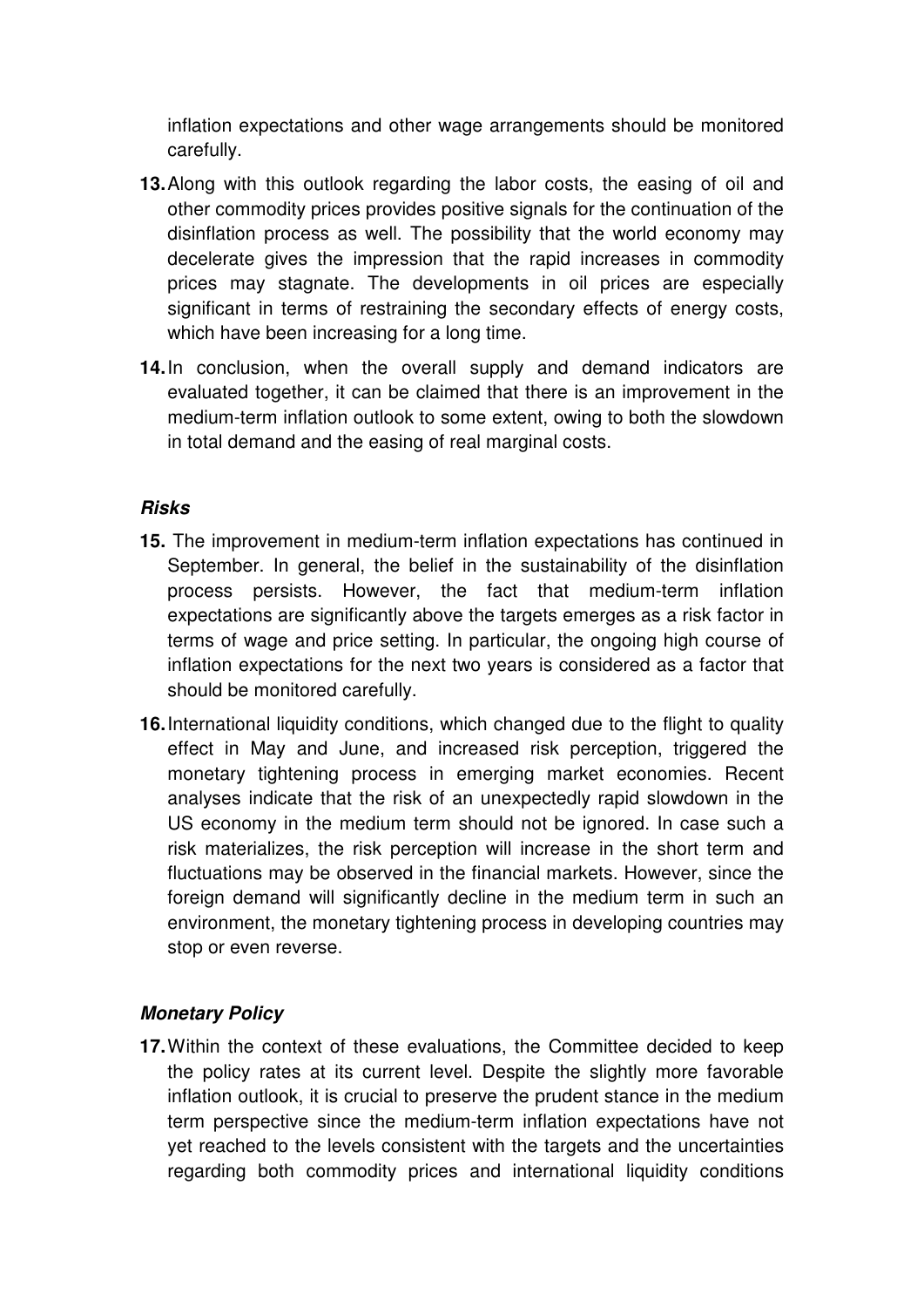continue. The Committee believes that maintaining the cautious stance is essential for the inflation rate to converge to the targets at the end of the year 2007. Under such a policy perspective, the decline in inflation is expected to be more apparent in the second quarter of 2007 and the inflation is expected to converge to the targets in the medium-term.

- **18.** In the event of unfavorable developments, which might adversely affect the medium-term inflation outlook, the Central Bank will not hesitate to opt for further tightening. The Committee defines further tightening in two ways:
	- a. In case of a development that might cause inflation to display longlasting deviations from the targets, the MPC might, in line with the general framework of inflation targeting, change the policy rates. Although there was some improvement in the inflation outlook recently, the Committee considers it too early to rule out the possibility of further tightening.
	- b. If an unexpected sudden and major fluctuation occurs in the financial markets before the next MPC meeting that does not comply with the economic principles short-term interest rates in the secondary markets could be allowed to materialize above 17.50, within the 17.50-21.50 band.
- **19.** The Central Bank does not have the leverage to ease the uncertainties regarding global imbalances. However, it seems possible to ease the operational uncertainties related to the interest rates resulting from the current liquidity conditions in the market. Within this framework, the Committee considers it beneficial to share with the public the foresight that short-term interest rates will be realized at levels close to the borrowing rates of the Central Bank in the upcoming months. Considering both the evident slowdown in the demand for money and the Treasury's borrowing program, it seems highly possible that the excess liquidity in the markets will continue. Thus, it is predicted that the  $o/n$  interest rates in the money markets will stay close to the borrowing rates of the Central Bank. In other words, the Central Bank, in principle, will not adhere to the mechanism outlined in paragraph 18, article (b).
- **20.** The uncertainties related to the global economy will most probably remain on the agenda in the upcoming period as well. It should be kept in mind that every step taken towards permanent macroeconomic stability would help the economy to overcome the adverse changes in the international conjuncture at minimum cost. In this context, the continuation of the European Union accession process and the uninterrupted implementation of the structural reforms envisaged in the economic program as planned are crucial. Moreover, strict adherence to the budget limits without